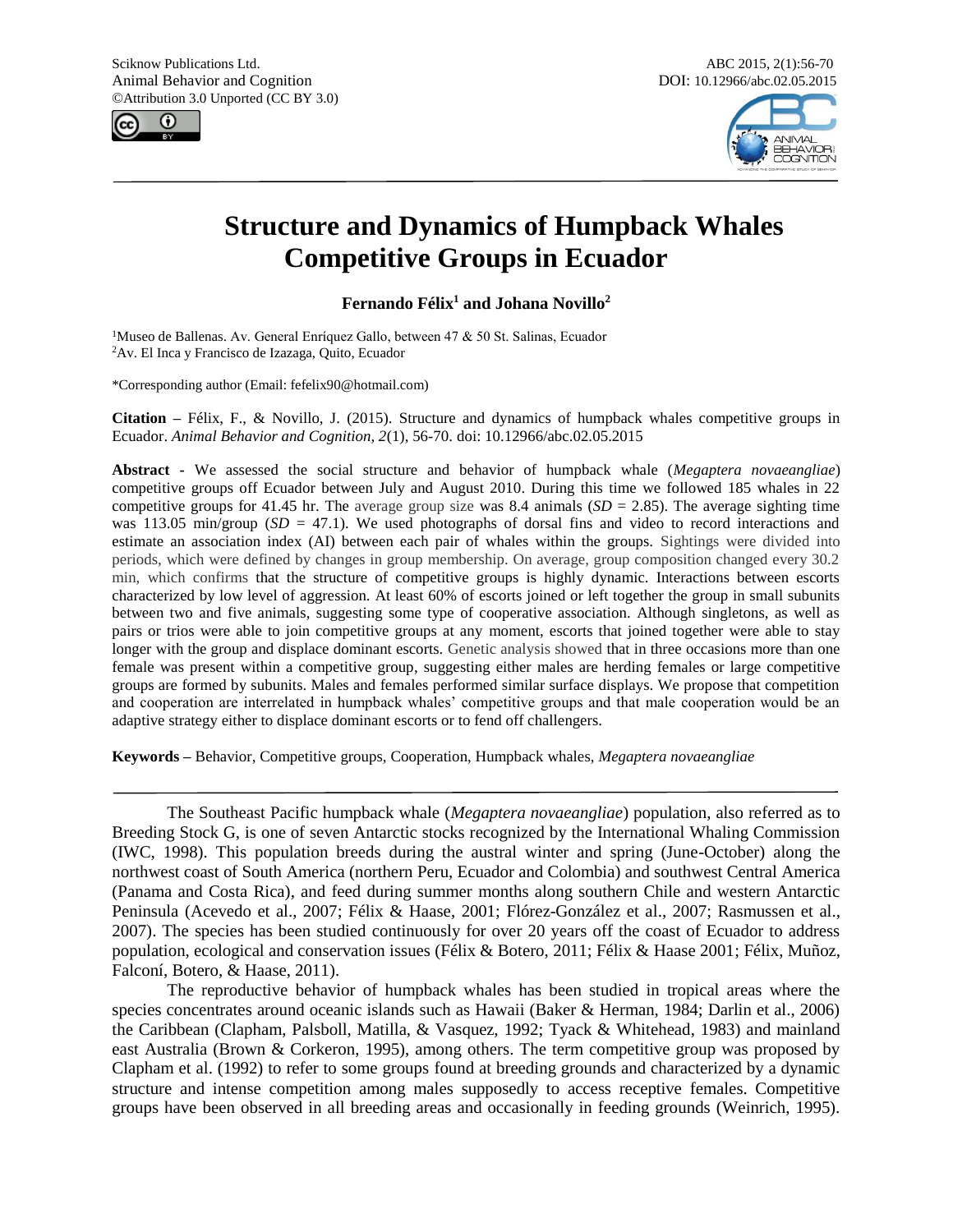These groups were initially described as hierarchically structured, formed by a passive nuclear animal (the female), a principal escort (male) who maintained a privileged position next to the female, and several secondary escorts (males) who challenge the principal escort (Baker & Herman, 1984; Tyack & Whitehead, 1983). Males would engage in agonistic fights trying to gain the dominant position which they defended aggressively. Behavioral displays associated with these groups include threatening postures such as head lunges and underwater exhalation as well as more aggressive displays including direct physical contact with charges and peduncle/tail strikes.

A less structured array was described by Clapham et al. (1992), who were not able to identify a principal escort in all competitive groups they studied in the Caribbean, and suggested that some males would form coalitions to displace dominant animals. Brown and Corkeron (1995) reported that most interactions between males in competitive groups in migrating humpback whales off eastern Australia were non-agonistic and occasionally cooperative. Similar type of interactions were reported in Hawaii by Darling, Jones and Nicklin (2006), who refer to the songs as a mechanism for mediating interactions between males, including potential cooperation behavior in competitive groups. Félix (2004) also referred to competitive groups as a type of cooperative association between males for accessing receptive females, and described specific energetic displays that would help to organize males at forming competitive group in Ecuador. Pomilla and Rosenbaum (2006) found that if cooperative behavior is present in breeding humpback whales off Gabon and Madagascar, it is not favored by related animals.

Based on studies of competitive groups, it was suggested that the reproductive system of humpback whales is some variant of polygyny (Baker & Herman, 1984; Brown & Corkeron, 1995; Clapham, 1996). The breeding behavior of humpback whales has been compared to the lek-breeding system of some ungulates (Baker & Herman, 1984; Clapham, 1996), but unlike the classical lek, humpback whale males do not establish territories neither monopolize females. Because male humpback whales could establish dominance under a temporary-residence basis, Clapham et al. (1992) called it "floating lek", as some of the characteristics associated with the lek such as a male display (e.g., singing, breaching) and competition between males for the access to receptive females from other rival males do occur. However, it is unknown to what extent dominant males can in fact defend their position and eventually copulate with several females in an extensive and homogeneous breeding area, where territories would necessarily be very temporary. The high proportion of non-agonistic male interactions and some evidence of cooperation behavior would suggest dominance by sexual coercion (Darling et al., 2006), which may led to females sometimes behave aggressively in competitive groups (Clapham et al., 1992).

Despite having a licentious reproductive system, it is expected that both males and females should maximize reproductive benefits while minimizing energy expenditure (e.g., Craig, Herman, & Pack, 2002; Pack et al., 2009, 2012). It has been suggested that by accompanying a female, males practice mate guarding behavior, prior or post copulation, to prevent copulation from other males (Clapham, 1996; Mobley & Herman 1985). Encouraging competition would be a mechanism used by females to select best mates (Darling, 2001). The use of molecular techniques has shown that the social dynamics within competitive groups are complex and not necessary all of them contained a female (Brown & Corkeron, 1995; Clapham et al., 1992); all male groups may account up to a third of these groups (Clapham et al., 1992). In others cases two or more females are present in the same competitive group (Pomilla  $\&$ Rosenbaum, 2006).

Notwithstanding these advances in the reproductive behavior of the species, there is still uncertainty about the purpose of competitive groups and the specific role of each individual, as copulation has not seen in humpback whales. In this paper we compare the structure and social behavior of competitive groups in Ecuador with those reported elsewhere. We are aware that assessing the social behavior in highly mobile animals that spend long time below the surface is puzzling, particularly in identifying complex social hierarchical interactions that characterize competitive groups such as dominance, cooperation or male-male challenges.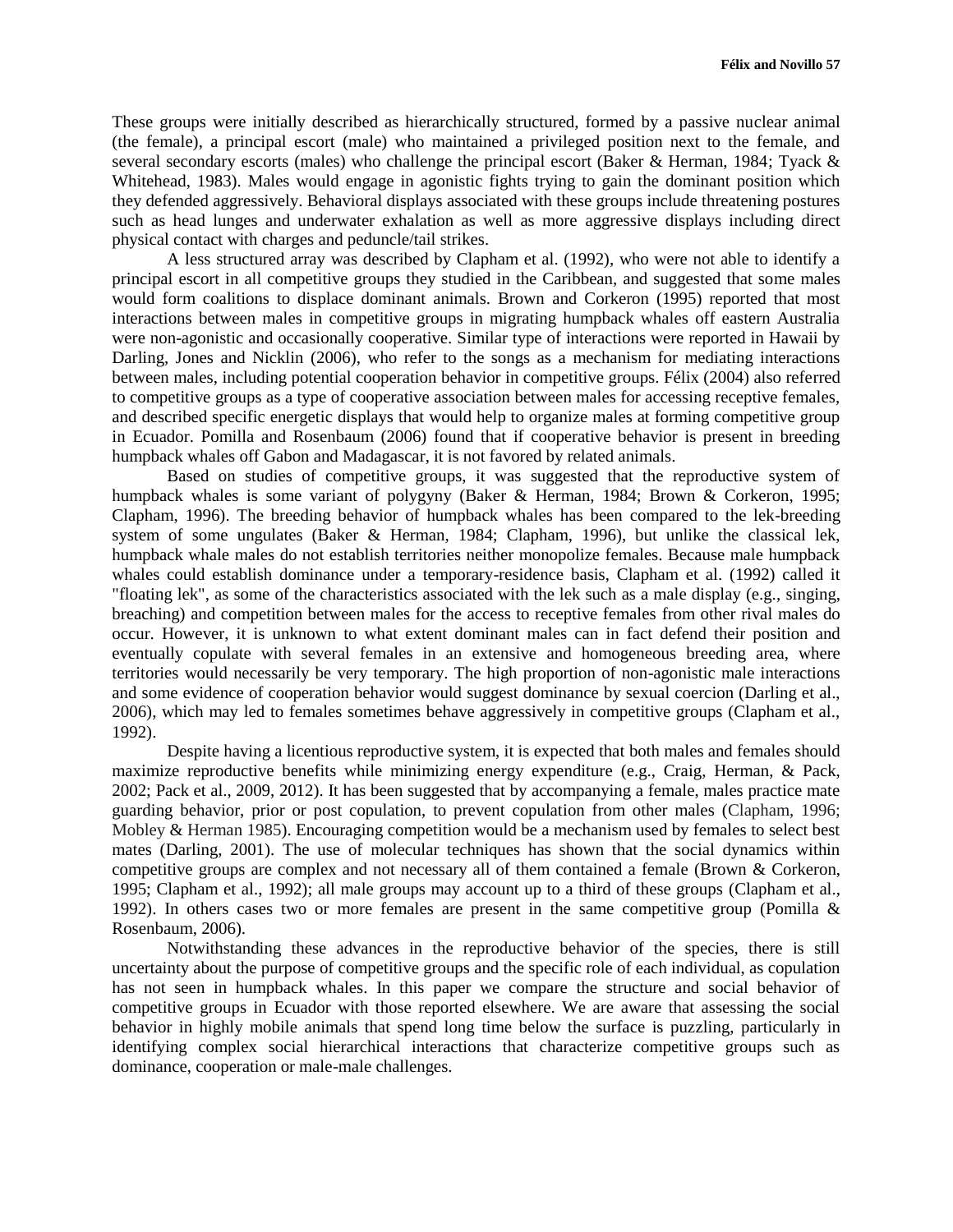#### **Method**

# **The Study Area**

The study was conducted around the Santa Elena Peninsula at Salinas, south-central coast of Ecuador ( $2^{\circ}10^{\circ}S$  81 $^{\circ}00^{\circ}W$ ) (Figure 1). The Peninsula is surrounded by a narrow shelf where depth increases gradually from the Peninsula tip to the west; reaching 100 m in depth 13 km offshore. The area is located in the southern part of the Southeast Pacific humpback whales breeding grounds, which extends around 3,000 km from the north of Peru (5-6ºS) to the South of Costa Rica (10 ºN) (Flórez-González et al., 2007; Pacheco, Silva, & Alcorta, 2009; Rasmussen et al., 2007).





## **Surveys and Data Collected**

We conducted 20 surveys between July  $26<sup>th</sup>$  and August  $30<sup>th</sup>$ ,  $2010$ , to assess the social structure and behavior of competitive groups. For this purpose we used a 9 m length open boat with a 75 HP outboard engine. Groups were approached to a distance that allowed taking photographs of whales with a minimum disturbance (30-50 m). Whales were followed until the group split, were lost or until fuel allowed it.

The team included three researchers, one skipper and one crew. Tasks on board included photography, video, skin sampling and data record. Digital cameras equipped with 70-300 mm zoom lens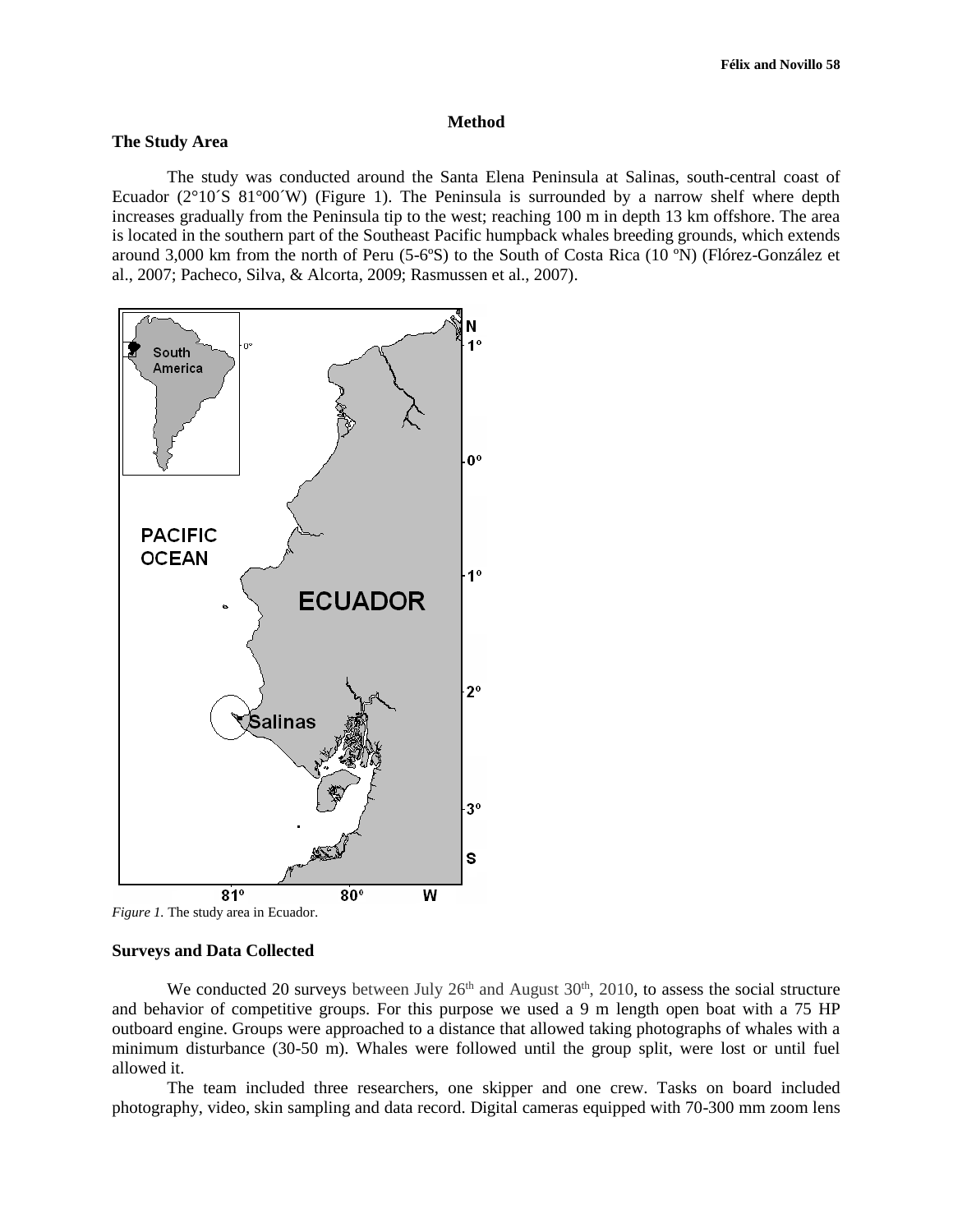and 12-18 megapixels and a digital video camera (Samsung SC-D372, 34X Optical Zoom) were used to identify individuals and record behavior. Dorsal fin shapes, visible scars and wounds around this area were used for individual identification, a technique used in similar studies (e.g., Baker & Herman, 1984; Clapham et al., 1992). Photographs and video of whales' back were taken when breathing to determine group composition based on recognizable individuals. Photographs were processed the same day once in port. Each individual in the group was assigned a number based on own characteristics. The permanence of an individual within the group was estimated using the time of the first and last digital photographs taken of that individual.

Data collected included position, time of day, number of animals, surface activity (number and type of energetic displays on surface) and general behavior. Five energetic displays recorded included backward breaching, forward breaching, tail slapping, flipper slapping and tail lashing. Such information was collected every 15 min and used to estimate an average group activity rate (GAR) along the observation period.

#### **Definitions**

*Surface activity*: refers to those deliberate actions exhibited by whales other than swimming and breathing, specifically displays that implicated striking the water surface with appendages or any other part of the body (see Félix & Botero, 2012).

*Competitive Group*: refers to an intricate and dynamic association formed by humpback whales during the breeding season, characterized by fast swimming with continuous changes of heading and with some moments of energetic surface displays (e.g., Baker & Herman, 1984; Clapham et al., 1992; Tyack & Whitehead, 1983). The term is equivalent to surface active groups used by Darling et al. (2006). Animals were considered as part of a competitive group if they were within 100 m of each other, swimming with a synchronized breathing/diving pattern, and seemed to be a unit.

*Nuclear animal*: the individual who usually is in the middle or in front of a competitive group, which apparently is the focus of other whales referred as to escorts (see Tyack & Whitehead, 1983).

*Escort*: all whales not identified as the nuclear animal.

*Initial escort*: escort identified as such when the groups was first time approached.

*Subgroup/subunit*: whales that joined or left the group together in pairs or larger.

*Sighting time*: total time that a group was followed.

*Period*: unit in which the sighting time was divided to indicate changes in membership occurred either by affiliation, disaffiliation or both.

*Age/class*: we distinguished three different age/class categories in the whales based on their relative size by eye: adults, subadult and calves. The last class in a close association with an adult, who was assumed to be the mother.

*Group type*: based on the type of individuals present, we identified four different competitive groups:  $A =$ all adult animals,  $AS =$  adults with at least one subadult,  $MC+nE=$  mother with calf plus *n* escorts.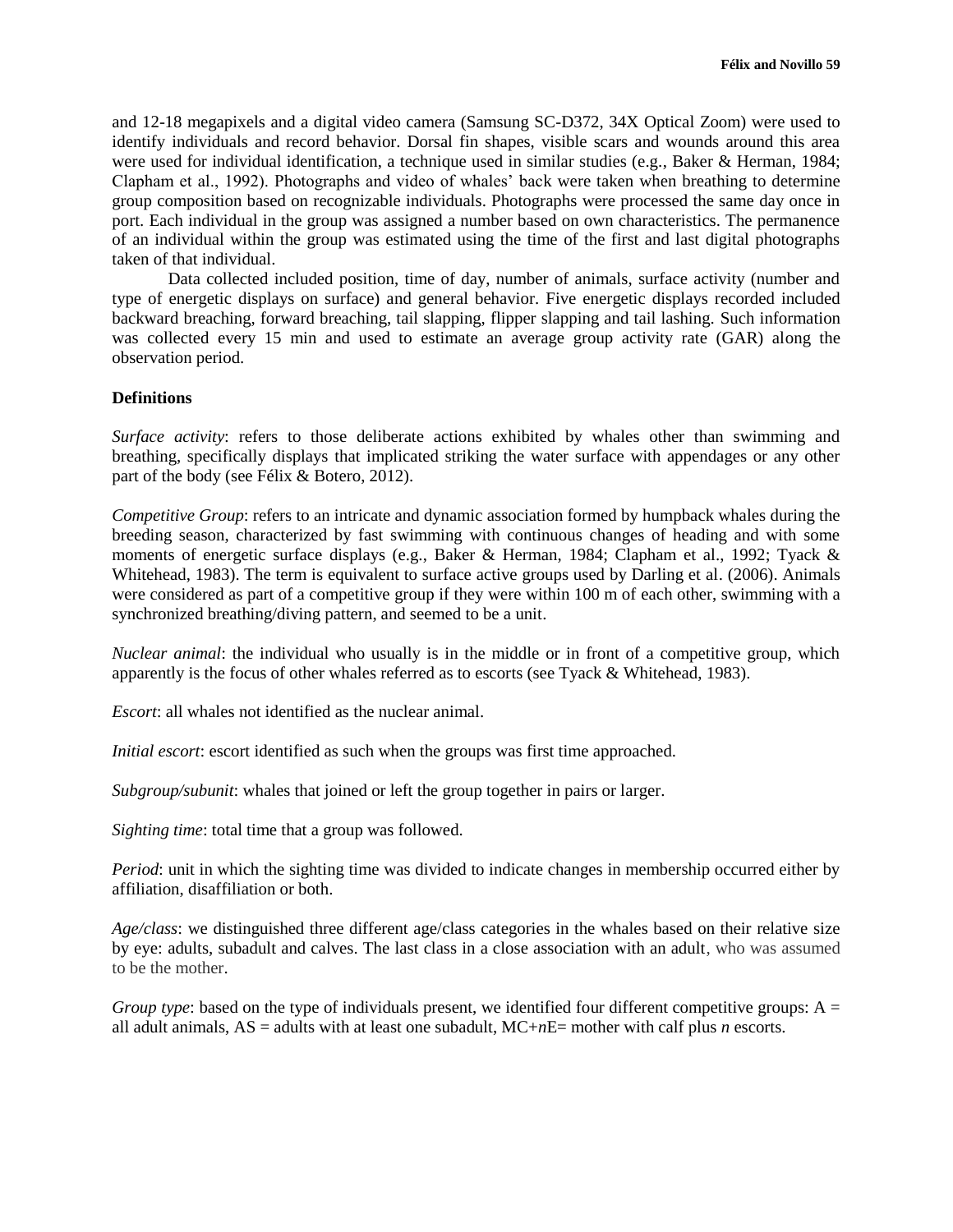#### **Association Index (AI)**

To assess the degree of relationship between participants in a competitive group an association index was calculated as following:

 $A_b = T_t / (T_a + T_b - T_t)$ 

where,

 $A_b$  = Index of association between a pair of individuals "a" and "b" in the group;  $T_t$  = Time that individuals "a" and "b" were recorded together;  $T_a$  = Total time that individual "a" was recorded;  $T_b$  = Total time that individual "b" was recorded.

The computation of this index is a number between 0 and 1. Zero indicates that two individuals were seen in the same group but in different periods, and 1 means that two individuals were seen together during the time they formed part of the group. We are aware that an  $AI = 1$  does not necessarily imply that two animals were in close proximity during the sighting; it may be the case that an animal maintained in the periphery of the group. Association indexes within the groups were averaged and used in different statistical analysis.

#### **Sampling and Molecular Analyses**

Sloughed skin samples were collected opportunistically after whales made an energetic aerial display as described in Félix and Botero (2012). Samples were stored in 95% ethanol and then at refrigerated temperature (around 4 ºC) prior to laboratory analysis. A fragment of approximate length 500 bp of the mtDNA control region (CR) was amplified via the Polymerase Chain Reaction using standard reaction conditions and protocols used in previous studies with this species (see Félix, Caballero, & Olavarría, 2012; Olavarría et al*.*, 2007). We tried to obtain as many samples as possible from a group. When more than one sample was taken from the same group, resampling was assumed if the sex and mtDNA of the samples matched. Sex specific markers for gender determination followed the methodology of Gilson, Sylvanen, Levine, and Banks (1998), which amplify a 224 bp fragment of the *SRY* gene located on the Y chromosome. As internal positive control against PCR amplification failure, the homologous ZFY/ZFX region (445 bp) was also amplified.

## **Results**

## **Groups and Effort**

Twenty-two competitive groups were evaluated during this study. The total sighting time was 2,487 min (41.45 hr). The average sighting time was  $113.05$  min per group (*SD* = 47.1, range 46-209 min). The total number of animals observed was 185. The average number of whales recorded during the sighting period was 8.4 animals  $(SD = 2.85$ , range 3-17). According to age/class composition there were 12 all-adults groups (A), 8 adults and subadults (AS), one involved a mother/calf pair and eight escorts (MC+8), and one undetermined (Table 1).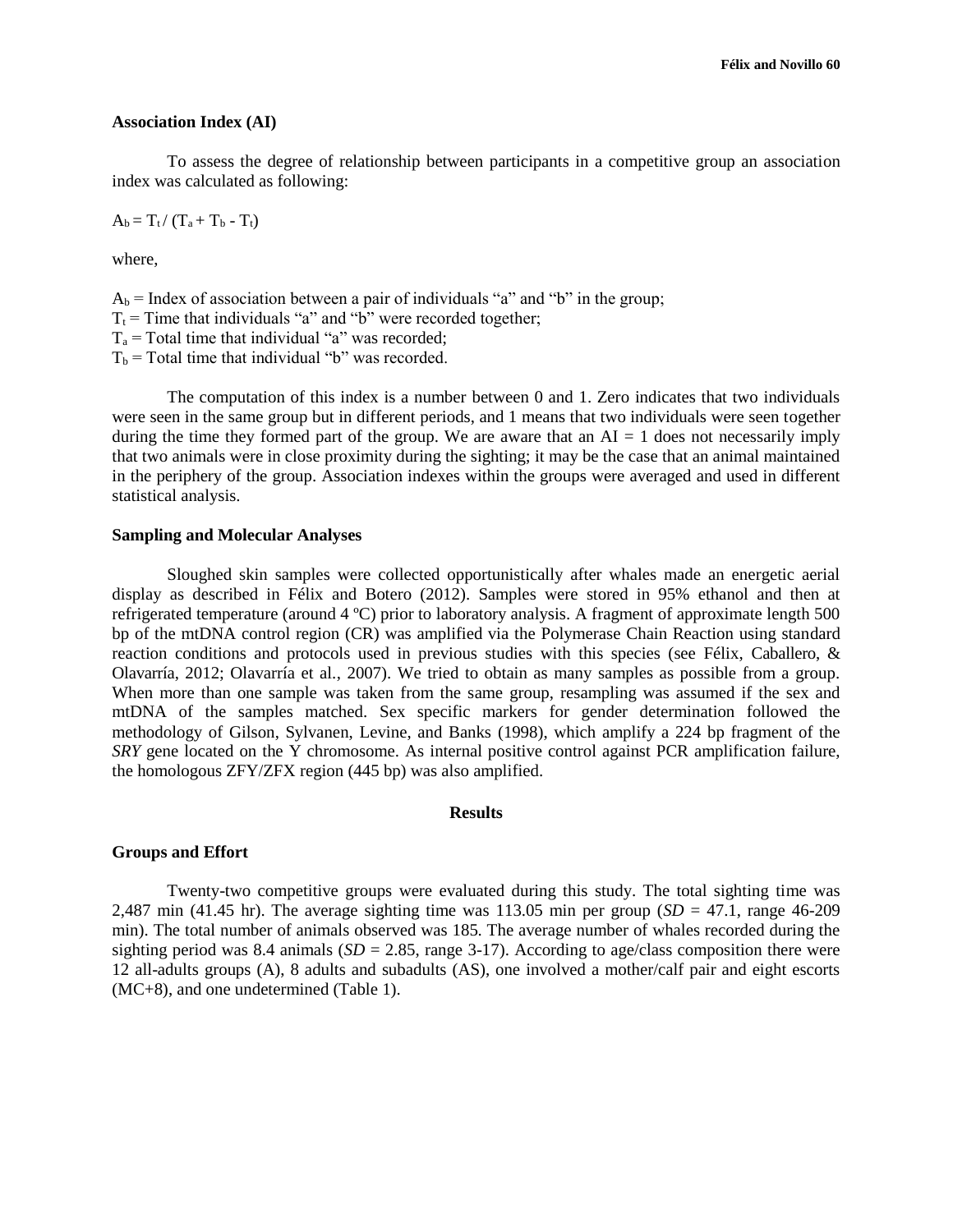Table 1

| General information                                  |                |       |                        |      |                |                | Surface activity |           |                 |                | Group dynamics |                |                  |                  |                | Genetics*      |          |                            |
|------------------------------------------------------|----------------|-------|------------------------|------|----------------|----------------|------------------|-----------|-----------------|----------------|----------------|----------------|------------------|------------------|----------------|----------------|----------|----------------------------|
| Sighting<br>Whales<br>time<br>Group<br>Avg.<br>Group |                |       |                        |      |                |                |                  |           | Affiliation (#) |                |                | Disaffiliation | Displacement (#) |                  | Maintain       |                |          |                            |
| ID                                                   | $/$ group      | (min) | Type                   | AI   | Periods        | <b>BB</b>      | FB               | <b>TS</b> | <b>FS</b>       | TL             | Short          | Mid            | Join             | (# )             | Partial        | Total          | Position | Sex and sampled displays   |
|                                                      | 5              | 46    | A                      | 0.91 | $\overline{c}$ |                |                  |           |                 |                |                |                |                  |                  |                |                | pair     | 1 M(BB)                    |
| $\overline{c}$                                       | 10             | 153   | $MC+8$                 | 0.43 | 4              |                | 3                |           |                 |                |                |                |                  |                  |                |                | none     |                            |
| 3                                                    | 4              | 185   | A                      | 0.46 | 3              | 8              | $\mathfrak{2}$   | 22        | 21              | 12             |                |                |                  |                  |                |                | none     | 2 M (BB)                   |
|                                                      | 12             | 168   | AS                     | 0.44 | 5              | 44             | 3                |           | 25              |                |                | 3              | $\overline{c}$   |                  |                |                | trio     | 2 F,1 M (BB)               |
|                                                      | 9              | 209   | AS                     | 0.3  | 5              | 48             | 12               |           | 70              | 10             | $\overline{1}$ |                |                  | $\boldsymbol{2}$ |                |                | single   | 3 F (1 TL & 2BB), 1 M (BB) |
| 6                                                    | 6              | 49    | A                      | 0.72 | 2              |                |                  |           |                 |                |                |                |                  |                  |                |                | single   |                            |
|                                                      | 11             | 71    | А                      | 0.47 | 3              | 15             | $\overline{2}$   | 3         | 12              |                |                |                |                  |                  |                |                | none     | 1 M(BB)                    |
| 8                                                    | 10             | 79    | A                      | 0.42 | 3              | 3              |                  |           |                 |                | $\overline{2}$ |                |                  | $\overline{2}$   |                |                | single   |                            |
| 9                                                    | 5              | 171   | AS                     | 0.57 | 6              | 107            | 58               |           |                 | 17             |                |                |                  |                  |                |                | pair     | 2 M (TL & BB)              |
| 10                                                   | 9              | 113   | А                      | 0.76 | 3              | 16             | 10               |           | 5               | 6              |                |                |                  |                  |                |                | quad     | 1 M, 1 F(BB)               |
| 11                                                   | 10             | 128   | U                      | 0.48 | 3              | 23             | $\mathfrak{2}$   | 2         | 14              | 17             |                |                |                  | $\overline{2}$   |                |                | pair     | 1 F(BB)                    |
| 12                                                   | $\tau$         | 118   | AS                     | 0.35 | $\overline{4}$ |                |                  |           | 13              |                |                |                |                  |                  |                |                | single   |                            |
| 13                                                   | 7              | 128   | $\mathbf{A}\mathbf{S}$ | 0.44 | $\overline{4}$ | $\overline{4}$ | 3                | 6         | 13              | 17             |                | $\overline{c}$ |                  |                  |                |                | single   | 2 F (TL & BB)              |
| 14                                                   | 17             | 85    | AS                     | 0.34 | 4              |                |                  |           | 30              |                |                | 3              |                  | $\overline{c}$   |                |                | single   |                            |
| 15                                                   | 8              | 105   | А                      | 0.41 | $\overline{4}$ | 3              |                  |           |                 | 15             |                |                |                  |                  |                |                | single   | 1 M (TL)                   |
| 16                                                   | 10             | 77    | A                      | 0.6  | $\overline{4}$ |                |                  |           |                 |                |                |                |                  |                  |                |                | quad     |                            |
| 17                                                   | 8              | 156   | AS                     | 0.57 | $\overline{4}$ |                |                  |           |                 |                |                | $\overline{2}$ |                  |                  |                |                | trio     |                            |
| 18                                                   | 9              | 106   | AS                     | 0.42 | 4              | $\overline{4}$ |                  |           | 12              | $\overline{4}$ |                |                |                  | $\mathfrak{2}$   |                |                | single   | 2 M (TL & BB)              |
| 19                                                   | 5              | 146   | A                      | 0.45 | $\overline{4}$ | $\overline{3}$ |                  |           | 27              | $\overline{2}$ |                |                |                  |                  |                |                | pair     | 1 F(BB)                    |
| 20                                                   | 8              | 62    | А                      | 0.67 | 3              |                |                  |           |                 |                |                |                |                  |                  |                |                | trio     |                            |
| 21                                                   | 8              | 62    | A                      | 0.83 | 3              |                |                  |           |                 |                |                |                |                  |                  |                |                | single   | 1 M(BB)                    |
| 22                                                   | $\overline{7}$ | 70    | А                      | 0.68 | 3              |                |                  |           |                 |                |                |                |                  |                  |                |                | single   |                            |
| <b>TOTAL</b>                                         | 185            | 2487  |                        |      | 80             | 281            | 96               | 38        | 243             | 104            | 12             | 18             | 9                | 20               | $\mathfrak{2}$ | $\overline{4}$ |          | 23                         |

*Information on sighting effort, group size and composition, surface activity, group dynamics and sex recorded in 22 competitive groups assessed off Ecuador. Surface displays include BB=backward breaching, FB = forward breaching, TS = tail slapping, FS = flipper slapping, and TL = tail lashing* 

*\*Includes the description to the surface display performed by a whale when slugged skin was sampled.*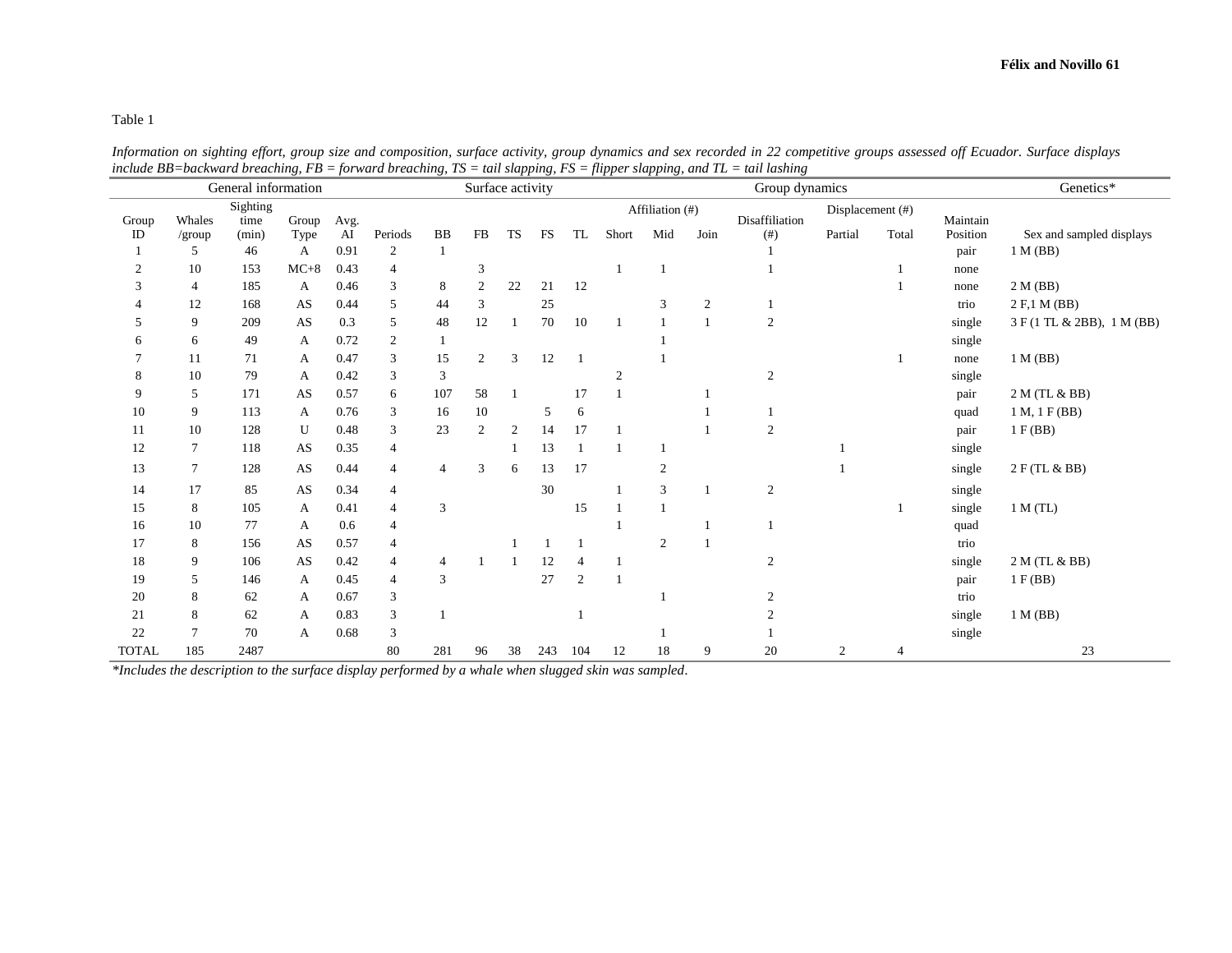#### **Association Index and Affinity with the Nuclear Animal**

The level of association between individuals was highly variable among groups (Figure 2). The overall AI was  $0.47$  ( $SD = 0.38$ ). A significant but moderate negative correlation was found between sighting time and the average AI ( $r = -0.56$ ,  $df = 20$ ,  $p < 0.01$ ). In all groups there were animals with the maximum affinity  $(IA = 1)$ . We distinguish two types of associations with  $AI = 1$ : a) those formed by escorts associated during the entire observation period with the nuclear animal, which including 10 singles and 9 small subunits between two and four animals, and b) small subunits of up to five escorts that entered or left the group together during the observation period (*n* = 29) (Figure 3). There were 99 escorts involved in these 38 associations or subunits, which is equivalent to 53.5% of the total recorded animals. Considering that at least one female would be present in each group (but see Table 1), at least 60.7% of escorts participated in this type of associations.



*Figure 2.* Average group association index (AI). The figure shows the AI average value,  $\pm$  the standard error (dark square blocks), and the maximum and minimum values in the 22 competitive groups evaluated.



*Figure 3.* Number and type of group associations of escorts with  $AI = 1$  ( $n = 38$ ). The total number of animals that participated in these subunits was 99.

## **Dynamics of Competitive Groups**

Sixty-five changes in membership were recorded, involving 111 animals (Tables 1 and 2). Changes occurred on the average every 30.2 min  $(SD = 21.33)$ . There were 3.6 periods of change per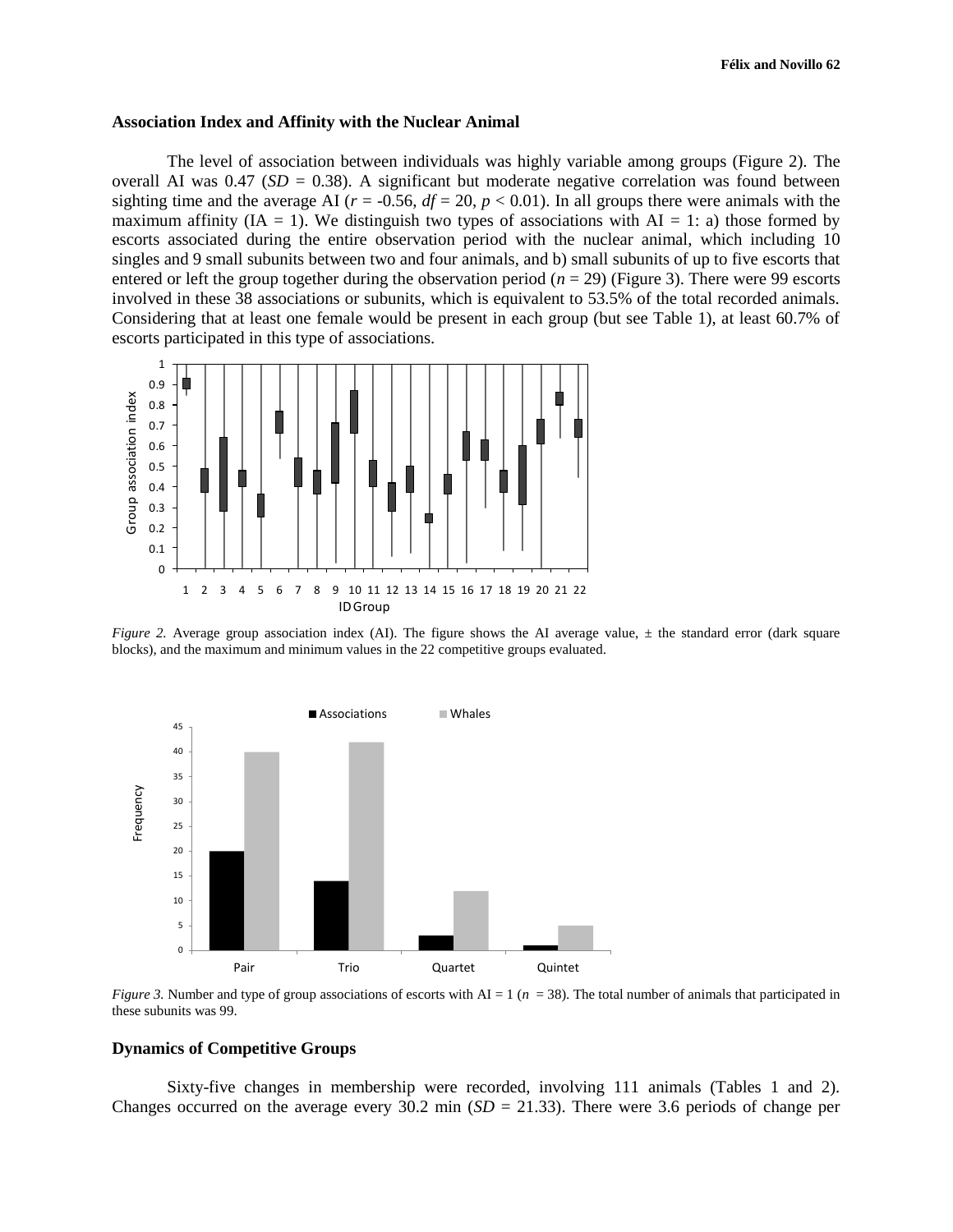group on the average  $(SD = 0.95$ , range 2-6) (Figure 4). As expected, a strong positive and highly significant correlation between the observation time and the number of periods per group was found  $(r =$ 0.73,  $df = 20$ ,  $p < 0.01$ ). The average changes in membership per group was 7.86 ( $SD = 5.08$ , range 1-10). Correlation between group size and number of period or sighting time were not significant ( $r = 0.32$  and  $r = 0.32$ )  $= -0.07$ ,  $p > 0.05$  in both cases). These results suggest that competitive groups form opportunistically and the association time is highly variable and unrelated to group size.

Table 2

*Changes in membership occurred in the 22 competing groups. Six different situations are described and its frequency of occurrence quantified according to group size* 

|                                       | Single | Pair | Trio | <b>Ouartet</b> | Ouintet |
|---------------------------------------|--------|------|------|----------------|---------|
| Initial escorts left the group        | 11     | 5    | 2    | 1              |         |
| Initial escorts substituted           | 3      | 2    |      |                |         |
| Initial escorts partially substituted | 1      |      |      |                |         |
| Escort joined the group               | 6      | 1    | 2    |                |         |
| Escort affiliated temporally          | 9      | 3    | 6    |                |         |
| Escort affiliated briefly             | 7      | 3    | 1    | 1              |         |
| Total subgroups                       |        | 14   | 11   | $\overline{c}$ |         |
| Total individuals                     | 37     | 28   | 33   | 8              | 5       |



*Figure 4***.** Number of periods recorded in the 22 competitive groups assessed. Each color corresponds to a period where changes in membership occurred.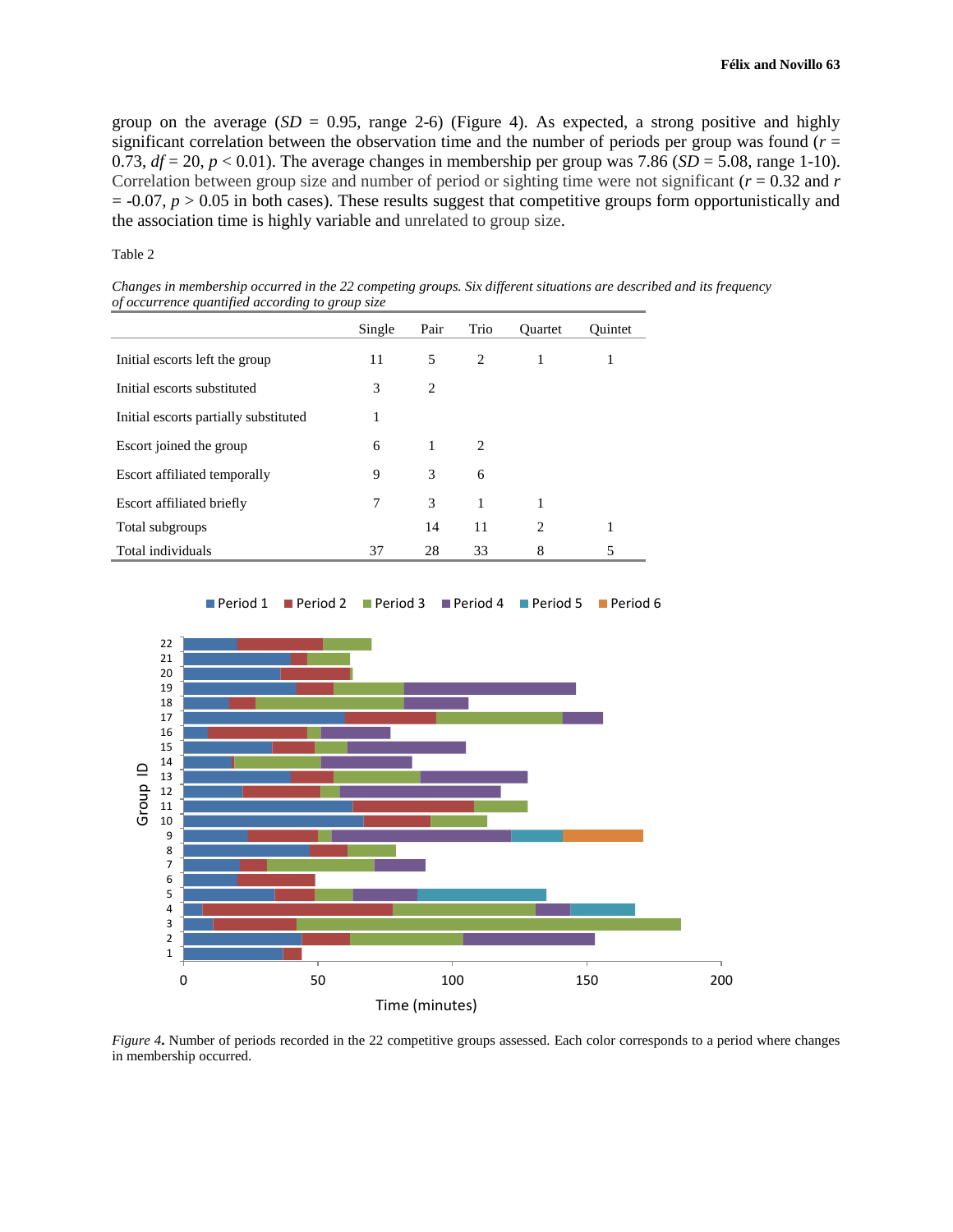Six different contexts related to affiliation, disaffiliation and displacement of escorts were evaluated (Table 2). Table 3 describes in detail the number of individuals involved in these changes. The following is a summary of the most relevant interactions:

- 1) Changes in group structure involving single individuals occurred in 37 cases (57% of the total changes recorded) which represented 33.3% of total animals. The remaining whales affiliated or disaffiliated as pairs, trios, quads and quintets.
- 2) Initial escorts disaffiliated as singles (11 cases) or subgroups (9 cases as pairs or larger involving 25 animals) at different times for unknown reasons. It is presumed that those cases would correspond to challenges who failed their attempt to improve position or were part of a group that split for other reason.
- 3) In 6 competitive groups initial escorts were displaced by other escorts. In all cases successful challengers were part of a subgroup instead of challenging the main escort by themselves. In four cases, all initial escorts, three singles and a pair were replaced by three trios and a quad. In two cases only one of the initial escorts was replaced (1 single and a pair) by a pair and a trio. The subgroups which replaced the initial escorts formed stable associations during the rest of the observation period; only 3 of 17 individuals (18%) disaffiliated before the group was left.
- 4) In 9 cases (23%) escorts joined the group for the remainder observation period; this included 6 singletons and 8 individuals in pairs and trios. The rest joined but disaffiliated before the sighting ended.
- 5) Most of the escorts who affiliated temporarily  $(> 20 \text{ min})$  involved subgroups: trios  $(n = 18,$ 55%), pairs ( $n = 6$ , 18%) and singletons ( $n = 9$ , 27%).
- 6) Most brief affiliations  $\left($  < 20 min) involved singletons (58%) or pairs (25%).

The events described above indicate that only pairs and trios were successful in replacing dominant escorts. Although singletons were able to join competitive groups, their association time with the group was shorter than in the case of pairs and trios.

In four cases the observation finalized when the group split and we remained with two whales (Groups #6, 14, 18, 21 and 22). In Group 6 the split pair contained the initial escort and the identified nuclear animal. Three of those (Groups #6, 14 and 22) finalized when trios joined, which could be a destabilization factor that sets up the conditions to reorganize the group. In all but one case the remaining whales continue with the active behavior typical of a competitive group moving away.

Table 3

| Group Class  | Cases                       | Whales |
|--------------|-----------------------------|--------|
| None         | 3                           |        |
| One          | 10                          | 10     |
| Two          |                             |        |
| Three        | 3                           |        |
| Four         | $\mathcal{D}_{\mathcal{A}}$ |        |
| <b>TOTAL</b> | າາ                          | 35     |

*Animals associated to the nuclear animal along the entire observation period according their social class* 

## **Surface Activity**

The number of energetic displays recorded in each group is shown in Table 1. There were eight groups in which the five displays assessed were recorded (3 A groups, 3 AS groups and 1 unknown). In all AS groups at least one display was recorded. On the other hand, there were three A groups in which none display was recorded. In general, AS groups had the highest surface activity in all five displays assessed. Displays more often recorded were backward breaching  $(n = 281)$  and flipper slapping  $(n = 281)$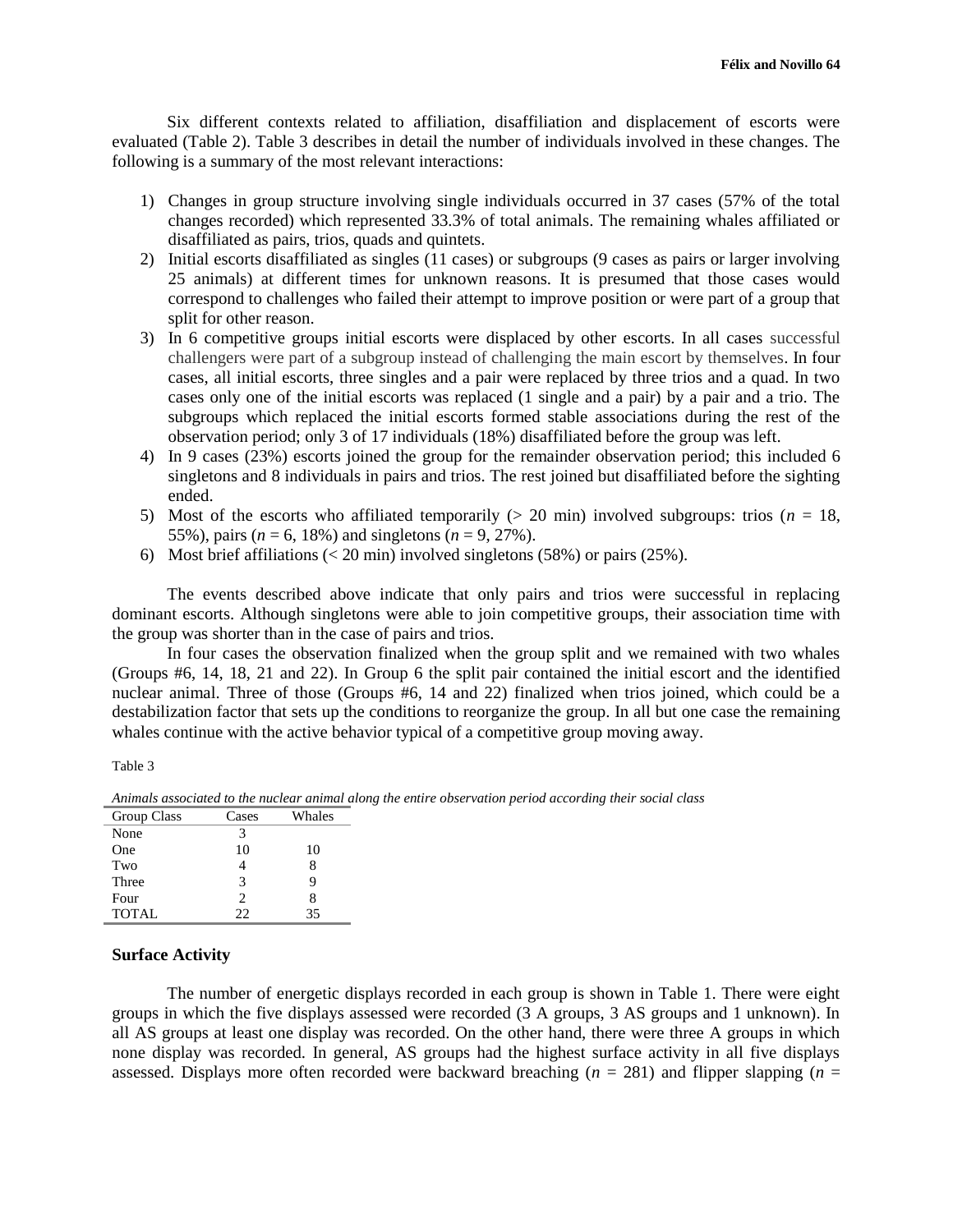243). This last display probably was underestimated because not always was possible to record all executions particularly if were performed repeatedly by more than one animal.

Displays were not performed with the same intensity along the sighting but in short bursts. The estimated average group activity rate (GAR) showed values between 0.9 to 7.8 displays/15 min of sighting (Figure 5). There were two peaks of maximum activity; in the first 15 min after the groups were approached and then during the period 75-90 min. After this, the activity decreased until minute 180, but this may be biased downward because a lower number of groups were used to compute GARs after minute 120. Peaks of activity would be related with periods of challenges or displacement of escorts. The average time at which pairs or trios of escorts that displaced initial escorts joined the group was minute 62  $(n = 6$  cases, Table 1), this is previous the period with maximum surface activity. Three of those groups showed high level of surface activity (Groups #3, 7 and 13), two moderate activity (Groups #12 and 15) and one low activity (Group #2) (Table 1).



*Figure 5.* Average group activity rate (GAR) (displays/# of groups) performed by whales in competitive groups in Ecuador during the first three hours of following. Line with dots indicates the number of groups used to calculate GAR according the scale of the right axis.

#### **Sex Composition**

Excluding duplications, twenty-three different animals were sexed in 13 groups: 13 males and 10 females (Table 1). Mitochondrial analysis revealed that two groups (#4 and 13) included two females, and one group (#5) contained three females. In Group #4 both females were sampled in the second period, one of them was a subadult who maintained mostly in the periphery of the group executing breaches and other surface displays. Eight different animals joined this group including two trios in different periods. This observation lasted 168 min, broken into five sighting periods, and the group size was 12. In Group #5 the three females were sampled in different periods (1, 3 and 6) at 10:04, 10:48 and 12:43. Four different animals joined this group during the sighting time (209 min). There were six sighting periods, and the average group size was nine. In Group #13, the first female was sampled at 12:02 in the first period and the second one at 12:47 in the third period. In the second period a trio joined the group. This observation lasted 128 min, there were four periods, and the group size was nine.

Displays from which skin samples were obtained included 18 backward breaches (10 males and 8 females) and five tail lashes (3 males and 2 females) (Table 1), which indicate that males and females perform these type of displays in similar proportion.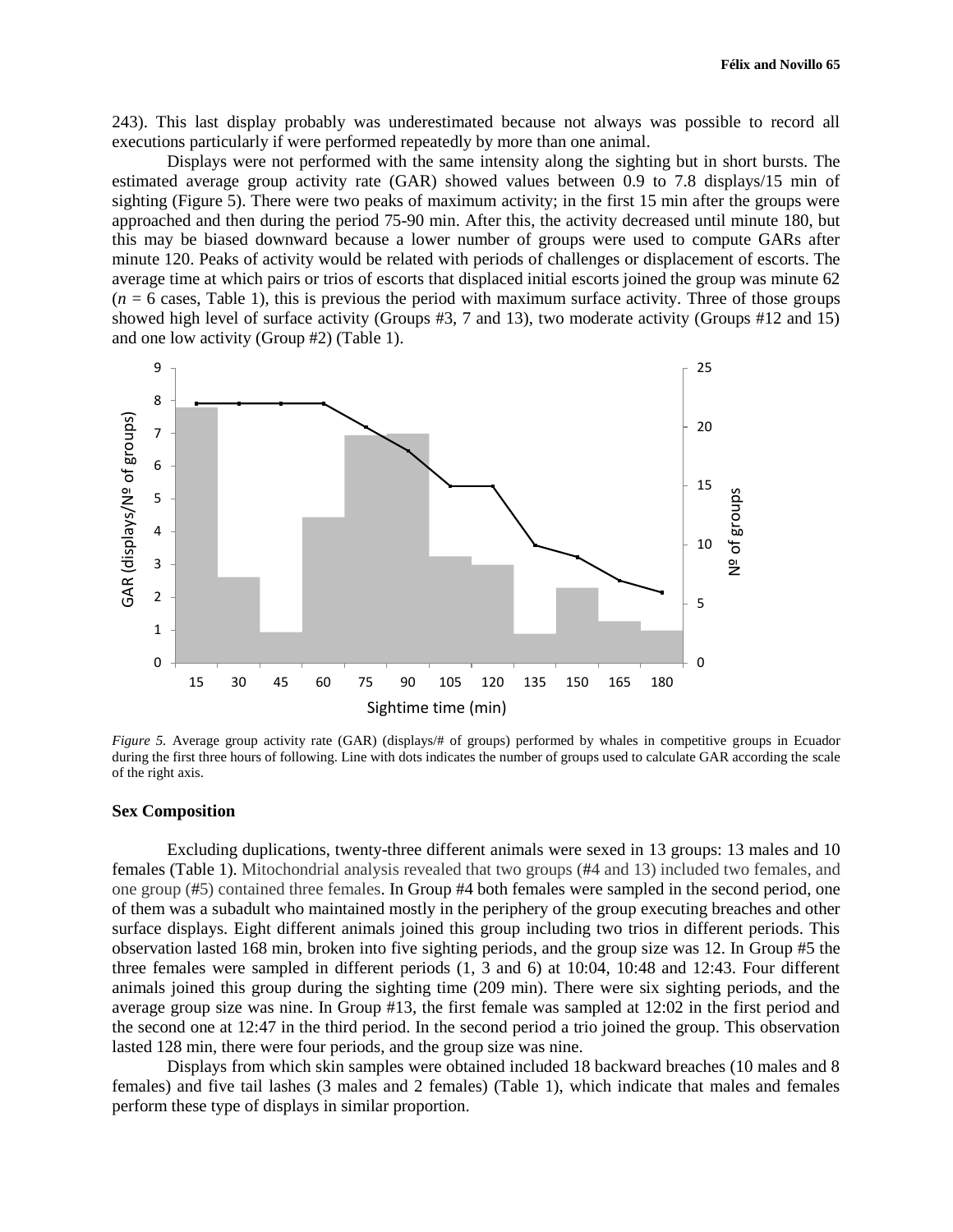#### **Formation of Competitive Groups**

Observations of Groups #2 and 7 started before the actual formation of a competitive group, when following two animals that showed intense surface activity. In both cases one of the initial active animals was displaced by a pair and a trio respectively. In observing No.2 one of the initial active animal was sexed and resulted male (see Table 1). Forty-two minutes later two whales displaced this animal and began to chase the other whale which was later identified as the nuclear animal. One of the new escorts was sexed after a breach and was also a male. Part of the observed action included the chasing, fast swimming, maintaining the nuclear animal in the middle and in several occasions cutting its path. The group continued in the same activity at least 143 min until we left. Observation of Group #7 also started with two whales showing surface displays such as tail and flipper slapping, tail slashing and breaching. Twenty one minutes later three whales approached fast and behaved aggressively. There were moments of agitation, milling and fast turns, after which the initial escort was displaced, causing a period of chasing. This group was followed for 90 min.

#### **Discussion**

Dynamics of competitive groups formed by humpback whales in Ecuador is similar to what has been observed in other breeding grounds. However, we noted some differences respect to the traditional description of a highly hierarchal group (e.g., Baker & Herman, 1984; Tyack & Whitehead, 1983); since our observations agree with more recent descriptions that include lower levels of aggression and sometimes cooperating (e.g., Brown & Corkeron, 1995; Clapham et al., 1992; Darling et al., 2006; Félix, 2004; Pomilla & Rosembaum, 2006).

Although we recorded behavioral displays previously described as aggressive such as tail lashing, it was not observed in conjunction with other physical contact behaviors other than rubbing. Some animals even show wounds and scars on the dorsal fins and tubercles on the head probably caused by abrasion. In that sense, competitive groups in Ecuador show similar level of aggressiveness to those migrating humpback whales from the eastern Australia (Brown & Corkeron, 1995). The difference in levels of aggression could reflect the variability in reproductive strategies from remote populations living in different environments (e.g., oceanic archipelago vs. mainland). However, recent studies in Hawaii show that non-agonistic male-male interactions are by far more common than agonistic ones (Darling et al., 2006), which suggest that the visibility of aggressive displays could cause overestimation of the frequency of such aggressive behavior in earlier studies. Our findings indicate that males and females executed with similar frequency backward breaches and tail lashes within competitive groups. Therefore, it could be the case that during periods of intense surface activity male-male competence and female rejecting male approaches could be occurring. This leaded to Félix and Botero (2012) advising caution when assigning the sex of whales performing energetic surface displays.

Our analysis shows that competitive groups in Ecuador have a dynamic and fluid structure formed by a nuclear animal and escort whales who try to maintain a close association with it. There seems to be no pattern in terms of group membership, number of participants or association time. Sometimes escorts acted individually, while in other cases they seemed to cooperate with other whales. It is possible that the strategy to be used depends on social factors that could not be evaluated such as physical maturity of the participants, reproductive status of the female and kinship (but see Pomilla & Rosenbaum, 2006), among others. Most temporary affiliations, in which no obvious aggression was seen could be the result of prospecting males rather than challenging dominant ones, perhaps assessing the "quality" of the female in question before expending energy in a true competition (see Pack et al*.*, 2012). In some cases, single individuals, or subgroups, joined a competitive group permanently without an obvious substitution of escorts, suggesting some flexibility in the structure of the groups. We recorded only six occasions of displacement of initial escorts, likely because of the relative short sighting time. Tyack and Whitehead (1983) reported that the displacement of the main escorts in the Caribbean came on the average after 7.5 hours.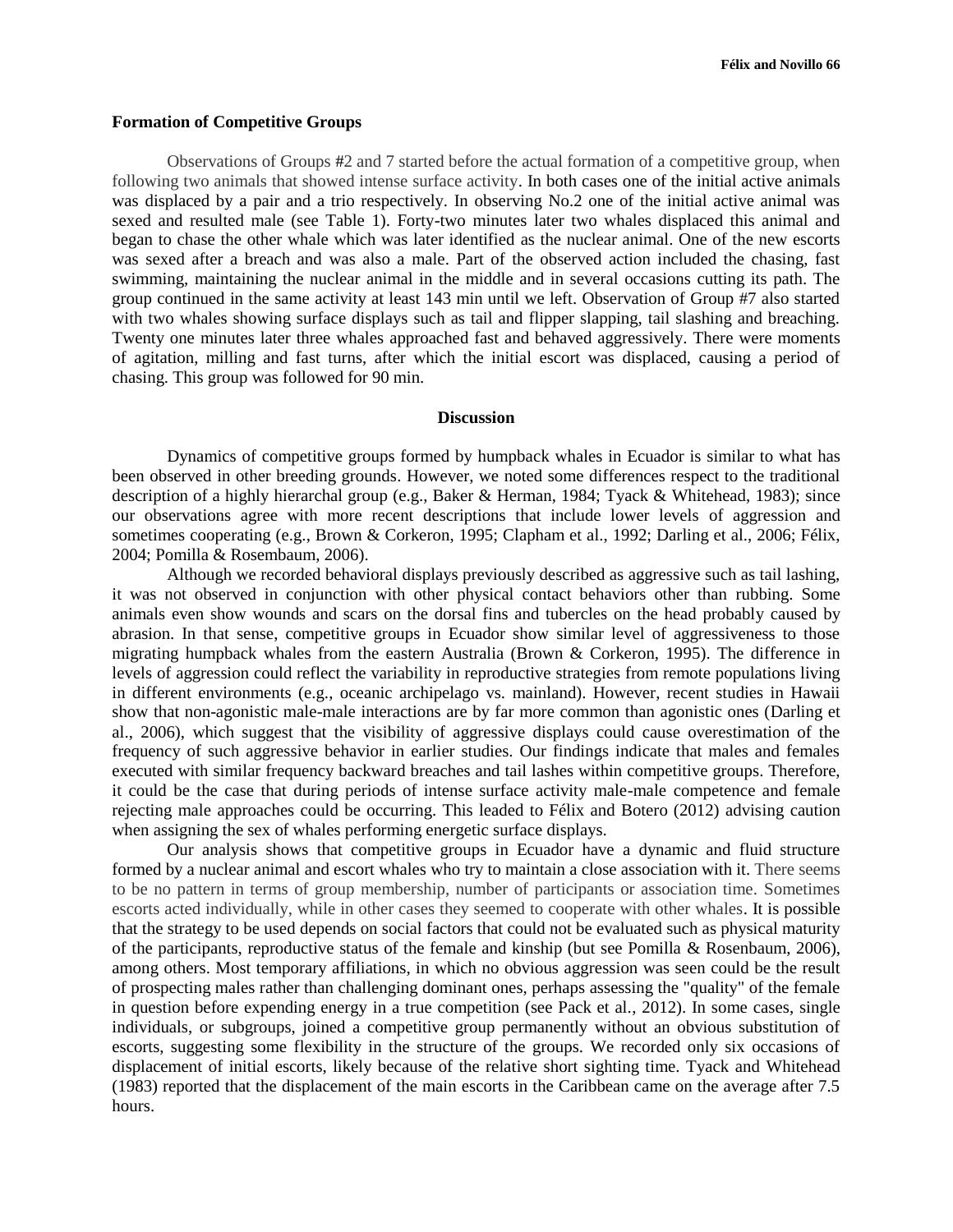The entry and departure of animals together in Caribbean competitive groups  $(n = 8 \text{ cases})$  was interpreted by Clapham et al. (1992) as evidence of cooperation between males. Our results support this conclusion as we observed similar behavior in 38 cases and in all groups assessed. In addition, in the six cases when initial escorts were replaced only subgroups were involved (two pairs, three trios and one quad). Given the fusion-fission nature of humpback whale social organization, when not engaged in competition males are found singing alone, performing guarding behavior with a female, or forming pairs/trios with other males, in a sort of fluid associations lasting from a few hours to several days (Baker & Herman, 1984; Brown & Corkeron, 1995; Clapham et al*.*, 1992; Darling, Gibson, & Silber, 1983; Darling et al., 2006; Felix & Haase, 2001; Mobey & Herman, 1985; Valsecchi, Hale, Corkeron, & Amos, 2002). Despite its short duration, it seems reasonable to assume that these temporary associations are the basis of competitive groups and provide the framework for cooperation as well. Cooperation between humpback whales in a fluid basis appears to be common also when foraging at feeding grounds (Clapham, 1993; Weinrich & Kuhlenberg, 1991). Considering that during the breeding season adult whales must prioritize sexual interactions, male-male cooperation could be a way to increase mating chances by lower ranking animals when competing with other males for access to a female as occurs in some primate species (e.g., Bercovitch, 1988; Watts, 1998). It has been demonstrated that male chimpanzees who engaged in mate-guarding coalitions achieve higher mating success than they would by mate guarding alone (Watts, 1998). Competition and cooperation are interrelated in humpback whale competitive groups as occurs with other mammals and distant taxa such as birds and insects to obtain immediate or deferred fitness benefits (Muller & Mitani, 2005). In the case of humpback whales, the ability to adapt to dynamic circumstances and making concessions to cooperate under pressure with other males would be an adaptive strategy to either displace dominant escorts or to fend off other challengers.

In half of Ecuadorian competitive groups one animal stayed with the nuclear animal until the end of the observation period, maintaining a privileged position over other males that associated temporally with the group. It is possible that strong males can deter alone the harassment from challengers, and may well be referred to as the principal escort (*sensu* Baker & Herman, 1984; Tyack & Whitehead, 1983). However, we were unable to define such a dominant role in the field in terms of a specific position with respect to the nuclear animal or by its aggressive attitudes towards other whales. Instead, we were only able to do so after the photographic analysis and quantification of their association index. This is why we prefer not to refer those males as a principal escorts but as dominant animals. An alternative explanation is that these animals accepted the presence of other challengers and created opportunistic cooperative units instead of fighting to stay within the group. We regularly observed escorts flanking the nuclear animal from different sides, sometimes in the front of the group cutting the path of the nuclear animal or in the rear, and instead of maintaining a fixed position the escorts seemed to exchange roles. Similar cooperative behavior has been reported by Darling (2006) and Jones (2010) in Hawaii. Cooperation can be developed with little planning and anticipation of the results because animals would learn the benefits of joining forces from previous experiences. We recognize, however, that the poor water visibility in our study area caused by a primary productivity as high as  $760 \text{ mgC/m}^3/d$  (Jiménez & Pesantes, 1978) prevent us to make a more acute focal following of individuals beyond the short surfacing time. Once whales started a dive it was not possible to identify any type of interaction underwater such as who is producing bubbles or charging other animal. It has been demonstrated that competitive groups continue their activity from surface to bottom and may dive down to around 300 m (Herman et al., 2008).

The presence of two or three females in the same competitive group suggest a more complex level of organization that would favor male cooperation to maximize mating opportunities by bringing several females in one group (Pomilla & Rosembaum, 2006). It was not clear whether this was a deliberate action by males or produced by random encounters of smaller competitive groups. The arrival of a new subgroup of escorts had a destabilizing effect, triggering displacement, exchange of escorts, rupture or the creation of new coalitions. On three occasions this confusion seemed to favor an escort that "escaped" with the nuclear individual, which supports Clapham et al. (1992) claim that competitive groups finalize when the principal escort stays with the nuclear animal. Our data partially supports this statement, mostly because we have no evidence that those nuclear animals were females. So we cannot rule out the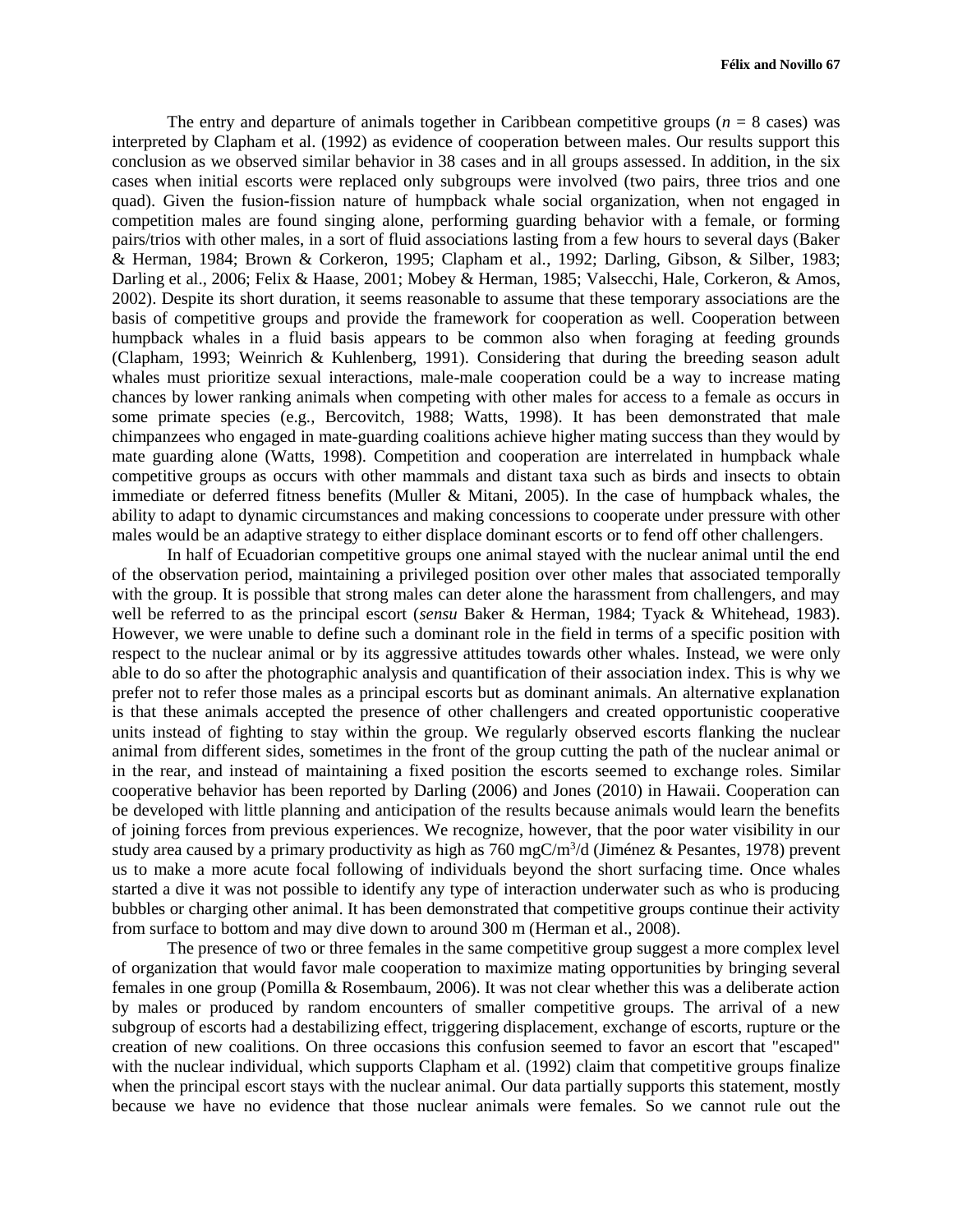displacement of a male dyad by another pair of escorts. In observation Group #2, which involved a mother and calf pair, the inclusion of a trio caused such instability in the group structure that the female and her calf were able to escape after a first failed attempt. In September 2013 we also saw a mother/calf pair with an escort moving out the bay toward two whales engaged in surface activity. At about 200 m from the active animals the escort moved forward and the mother and calf returned to the bay without the escort. It is possible that females, especially mothers with calf, see at the arrival of new individuals the opportunity to "get rid" of escorts or "escape" from a competitive group. It has been demonstrated that the energy expenditure by mothers with calves would increase significantly when accompanied by escorts or are part of a competitive group (Cartwright & Sullivan, 2009) and thus evading escorts seems a necessary measure.

On the other hand, it has been reported that around one third of competitive groups in the Caribbean and Australia contained only males (Brown & Corkeron, 1995; Clapham et al., 1992). This would mean either that they were residual competitive groups or that competitive groups may be organized also for other purposes, perhaps a type of training in preparation of young males to challenge dominant escorts. Since copulation has not been witnessed in humpback whales, until accurate information on how and when humpback whales mate and what social and behavioral conditions are involved, it will remain open to discussion whether copulation is the aim of competition. Males could employ different mating alternatives other than participating in competitive groups to increase reproductive success such as escorting a mother with a calf waiting for postpartum ovulation (Clapham, 1996).

The intense surface activity recorded in the two observations that were initiated before the formation of competing groups (#2 and 7) seemed to inform other males about the presence of a mature female, which is consistent with previous descriptions in this area (Félix, 2004). In both observations, however, one of the active animals was displaced by pairs who approached aggressively fast. In Group #2, one active animal was identified as a subadult. It has been suggested that females aggressively repel young males (Clapham et al., 1992) and this would explain the initial intense surface activity. It seems also possible that physical constraints would prevent young animals to mate with mature female and therefore a competitive group gives youngsters the opportunity to be initiated in the reproductive process, something that also promotes cooperation. Spitz, Herman, Pack, and Deakos (2002) found that a third of participants in competitive groups in Hawaii were immature. In similar way, Jones (2010) reported that young males are more probably to be found chasing females than larger males. Coalitions and alliances by young males have been observed in toothed cetaceans such as bottlenose dolphins that develop strong and lasting bonds early in their lives (Connor, Smolker, & Richards, 1992; Wells, 1991). By now it seems improbable that such level of organization is present in humpback whales, however, the study of the structure of competitive groups may help to understand the complexity of short-lasting social interactions in this specie as well as the role and the learning process of younger classes during the breeding season.

#### **Acknowledgements**

We thank to Nicky Ransome, Alan Fleming and Juan Carlos Vizuete for their help during the fieldwork. The crew: Jamil Basan, Angel Basan and "Changola". JA thanks Juan Carlos Vizuete for his permanent support. Gustavo Cabrera edited the videos. David Matilla and two anonymous reviewers made valuable comments to improve this article. The Cetacean Society International (CSI) financed partially this research. This study was authorized by the Santa Elena Direction of the Ministry of Environment of Ecuador (Letter No. MAE-DPSE-2010-0580).

## **References**

Acevedo, J., Rasmussen, K., Félix, F., Castro, C., Llano, M., Secchi, E., …Pastene, L. (2007). Migratory destinations of the humpback whales from Magellan Strait feeding ground, Chile. *Marine Mammal Science*, *23*, 453-463.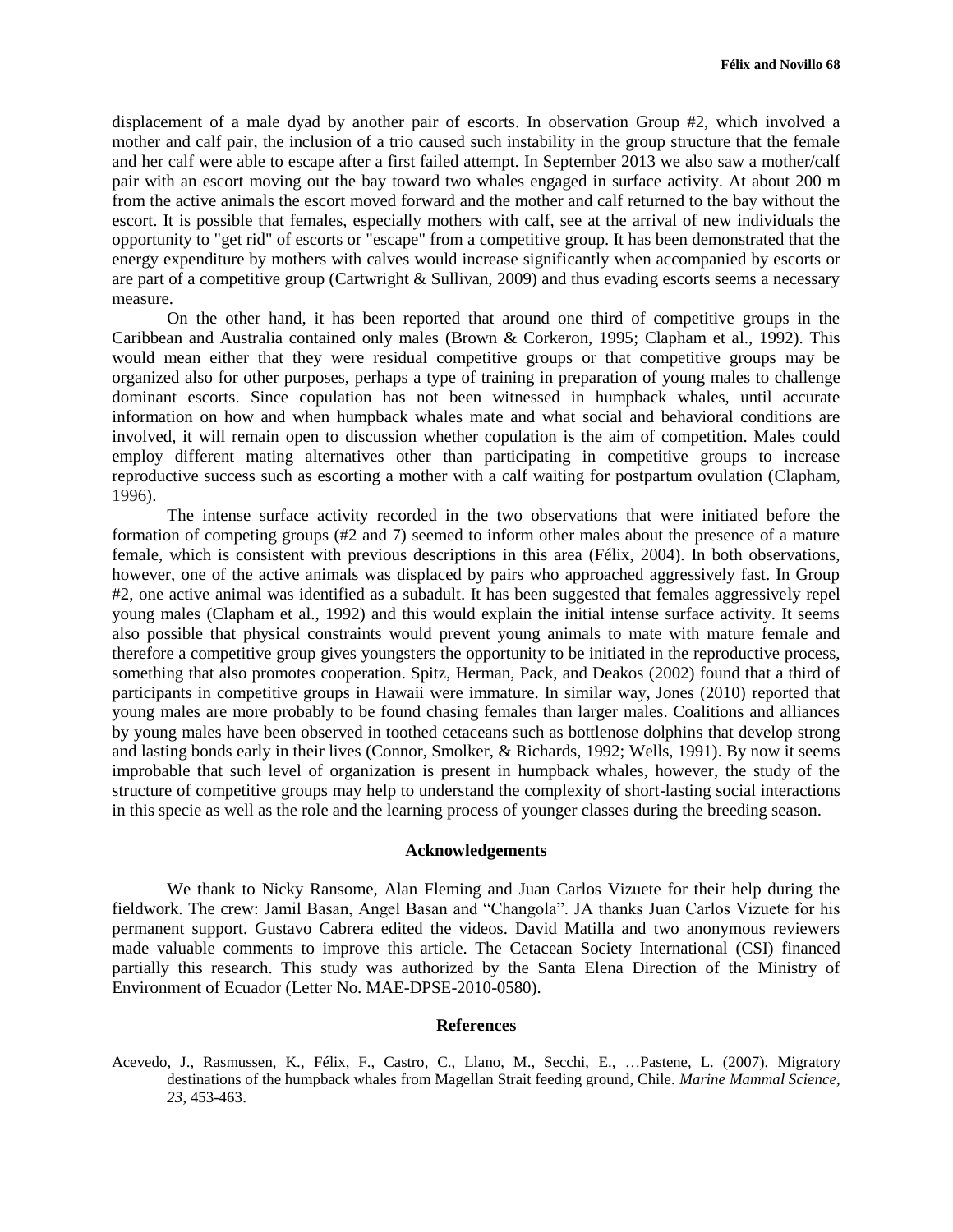- Bercovitch, B. (1988). Coalitions, cooperation and reproductive tactics among adult male baboons. *Animal Behaviour*, *36*, 1198-1209.
- Baker C. S., & Herman, L. M. (1984). Aggressive behavior between humpback whales (*Megaptera novaeangliae*) wintering in Hawaiian waters. *Canadian Journal of Zoology*, *62*, 1922-1937.
- Brown, M. R., & Corkeron, P. J. (1995). Group characteristics of migrating humpback whales (*Megaptera novaeangliae*) migrating off Point Lookout, Queensland. *Behaviour*, *132*, 163-179.
- Cartwright, R., & Sullivan, M. (2009). Associations with multiple male groups increase the energy expenditure of humpback whale (*Megaptera novaeangliae*) female and calf pairs on the breeding grounds. *Behaviour*, *145*, 1573-1600.
- Clapham, P. J. (1993). Social organization of humpback whales on a North Atlantic feeding ground. *Symposia of the Zoological Society of London, 66*, 131-145.
- Clapham, P. J (1996). The social and reproductive biology of humpback whales: An ecological perspective. *Mammal Review*, *26*, 27-49.
- Clapham P. J., Palsboll, P. J., Matilla, D. K., & Vasquez, O. (1992) Composition and dynamics of humpback whale competitive groups in the West Indies. *Behaviour*, *122*, 182-194.
- Craig, A. S., Herman, L. M., & Pack, A. A. (2002). Male mate choice and male-male competition coexist in the humpback whale (*Megaptera novaeangliae*) *Canadian Journal of Zoology*, *80*, 745-755.
- Connor, R. C., Smolker, R. A., & Richards, A. F. (1992). Dolphin alliances and coalitions. In A. M. Marcourt and F. B. M. de Waal (Eds), *Coalitions and alliances in humans and other animals* (pp. 415–443). Oxford Science Publications. UK.
- Darling, J. D. (2001). Characterization of behavior of humpback whales in Hawaiian waters. *Report to Hawaiian Islands Humpback Whale National Marine Sanctuary.* Honolulu, Hawaii. USA.
- Darling, J. D., Gibson, K. M., & Silber, G. K. (1983). Observations on the abundance and behavior of humpback whales (*Megaptera novaeangliae*) off West Maui, Hawaii, 1977-79. In R. Payne (Ed.), *Communication and behavior of whales* (pp. 201-222). Boulder, CO: Westview Press.
- Darling, J. D., Jones, M. E., & Nicklin, C. P. (2006). Humpback whale songs: Do they organize males during the breeding season? *Behaviour*, *143*, 1051-1101.
- Félix, F. (2004). Assessment of the surface activity in humpback whales during the breeding season. *Latin American Journal of Aquatic Mammals*, *3*, 25-36.
- Félix, F., & Botero, N. (2011). Distribution and behaviour of humpback whales mother/calf pairs during the breeding season off Ecuador. *Marine Ecology Progress Series*, *426*, 277-287.
- Félix, F., & Botero, N. (2012). Evaluating humpback whale (*Megaptera novaeangliae*) social behavior through sexing active individuals. *Aquatic Mammals, 38*, 301-306. doi: 10.1578/AM.38.3.2012.301
- Félix, F., Caballero, S., & Olavarría, C. (2012). Genetic diversity and population structure of humpback whales (*Megaptera novaeangliae*) from Ecuador based on mitochondrial DNA analyses. *Journal of Cetacean Research and Management*, *12*, 71-77.
- Félix, F., & Haase, B. (2001). The humpback whale off the coast of Ecuador, population parameters and behavior. *Revista de Biología Marina y Oceanografía*, *36*, 61-74.
- Félix, F., Muñoz, M., Falconí, J., Botero, N., & Haase, B. (2011). Entanglement of humpback whales in artisanal fishing gear in Ecuador. *Journal of Cetacean Research and Management*, Special Issue 3, 285-290.
- Florez-González, L., Ávila, I. C., Capella, J. C., Falk, P., Félix, F., Gibbons, J., …Van Waerebeek, K. (2007). *Estrategia para la Conservación de la Ballena Jorobada del Pacífico Sudeste. Lineamientos para un plan de acción regional e iniciativas nacionales*. Cali, Colombia. Fundación Yubarta.
- Gilson, A., Sylvanen, M., Levine, K., & Banks, J. (1998). Deer gender determination by polymerase chain reaction: Validation study and application to tissues, bloodstains and hair forensic samples from California. *California Fish and Game, 84*, 159–169.
- Herman, E. Y. K., Herman, L. M., Pack, A. A., Marshal, G., Shepard, C. M., & Makhtiari, M. (2008). When whales collide: Crittercam offers insight into the competitive behavior of humpback whales on their Hawaiian wintering grounds. *Marine Technology Society Journa*l, *41*, 35-43.
- International Whaling Commission. (1998). Report of the Scientific Committee. *Reports International Whaling Commission, 48*, 53-118.
- Jiménez, R., & Pesantes, F. (1978). Fitoplancton, producción primaria y pigmentos en aguas costeras ecuatorianas. *Publicación Instituto Oceanográfico de la Armada del Ecuador (INOCAR)*, *2*, 1-30.
- Jones, M. (2010). Female humpback whale (*Megaptera novaeangliae*) reproductive class and male-female interactions during the breeding season (unpublished PhD dissertation). Antioch University New England, Keene, N. H.